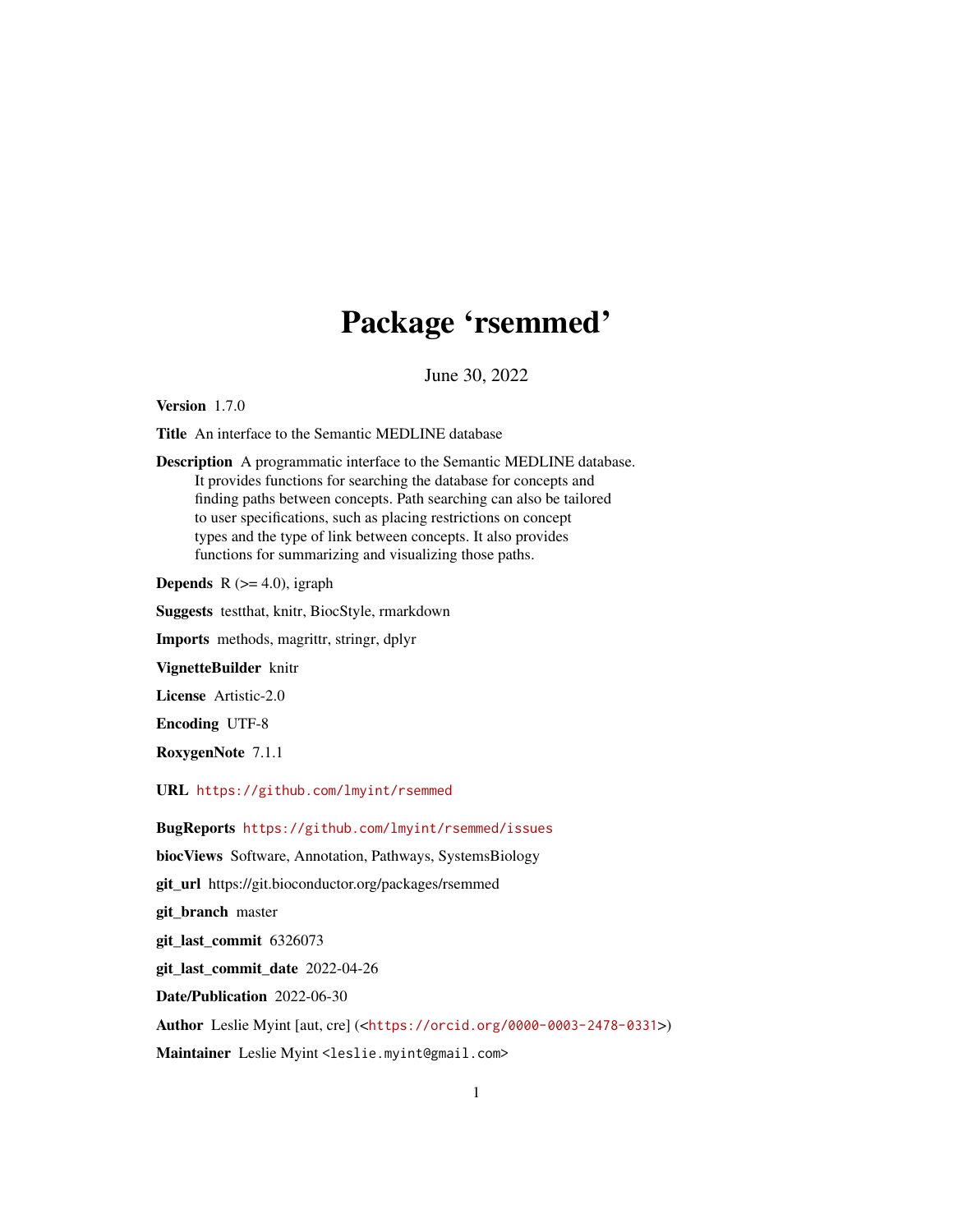## <span id="page-1-0"></span>R topics documented:

| Index | 14 |
|-------|----|
|       |    |
|       |    |
|       |    |
|       |    |
|       |    |
|       |    |
|       |    |
|       |    |
|       |    |
|       |    |
|       |    |
|       |    |

<span id="page-1-1"></span>find\_nodes *Search for nodes by name or semantic type*

### Description

Search for nodes by name (exact match or using regular expressions) or which match supplied semantic types. Perform anti-matching by setting match = FALSE. Capitalization is ignored.

#### Usage

find\_nodes(obj, pattern = NULL, names = NULL, semtypes = NULL, match = TRUE)

#### Arguments

| obi      | Either the SemMed graph or a node set (igraph.vs)                                                   |
|----------|-----------------------------------------------------------------------------------------------------|
| pattern  | Regular expression used to find matches in node names                                               |
| names    | Character vector of exact node names                                                                |
| semtypes | Character vector of semantic types                                                                  |
| match    | If TRUE, return nodes that DO match pattern (default). If FALSE, return nodes<br>that DO NOT match. |

#### Value

A vertex sequence of matching nodes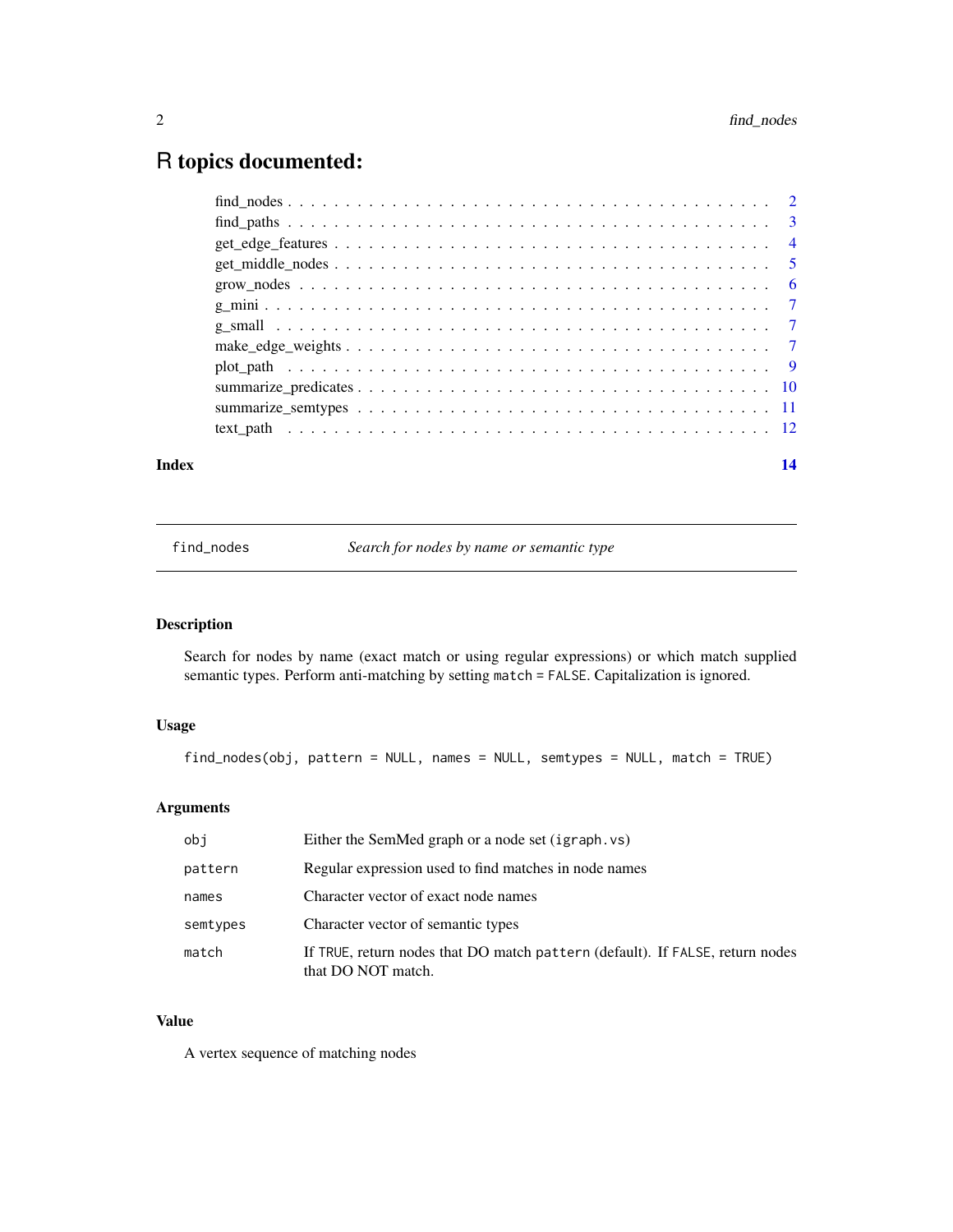#### <span id="page-2-0"></span>find\_paths 3

#### Examples

```
data(g_mini)
find_nodes(g_mini, pattern = "cortisol")
find_nodes(g_mini, pattern = "cortisol$")
find_nodes(g_mini, pattern = "stress")
find_nodes(g_mini, pattern = "stress") %>%
   find_nodes(pattern = "disorder", match = FALSE)
find_nodes(g_mini, names = "Serum cortisol")
find_nodes(g_mini, names = "Chronic Stress")
find_nodes(g_mini, semtypes = "dsyn")
find_nodes(g_mini, semtypes = c("dsyn", "fndg"))
## pattern and semtypes are combined via OR:
find_nodes(g_mini, pattern = "cortisol", semtypes = "horm")
## To make an AND query, chain find_nodes sequenctially:
find_nodes(g_mini, pattern = "cortisol") %>%
    find_nodes(semtypes = "horm")
```
<span id="page-2-1"></span>find\_paths *Shortest paths between node sets*

#### Description

Find all shortest paths between sets of nodes

#### Usage

```
find_paths(graph, from, to, weights = NULL)
```
#### Arguments

| graph   | The SemMed graph                                                                                          |
|---------|-----------------------------------------------------------------------------------------------------------|
| from    | A set of source nodes. from should be of class igraph. vs (a vertex sequence)<br>or an integer vector.    |
| to      | A set of destination nodes, to should be of class igraph, vs (a vertex sequence)<br>or an integer vector. |
| weights | A numeric vector of edge weights. If NULL (the default), all edges have the<br>default weight of 1.       |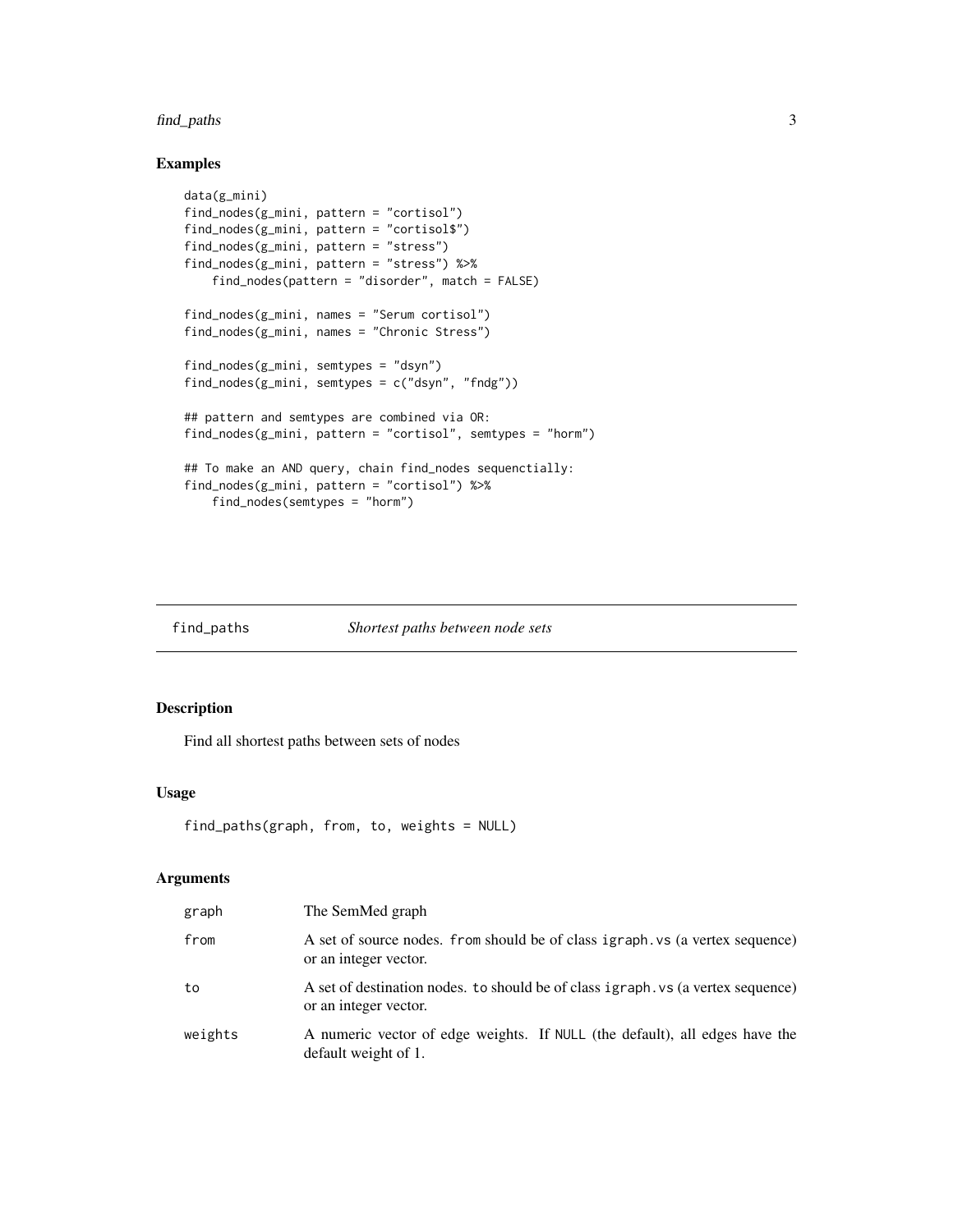#### <span id="page-3-0"></span>Details

find\_paths relies on igraph::all\_shortest\_paths to find all shortest paths between the nodes in from and to. This function searches for undirected paths.

Because the Semantic MEDLINE graph is a multigraph, there may be multiple paths with the same sequence of nodes. This function collapses these into a single node sequence. The display functions (text\_path and plot\_path) take care of showing the multiple edges leading to repeated paths.

#### Value

A list of shortest paths. List items correspond to the node(s) given in from.

#### See Also

[make\\_edge\\_weights](#page-6-1) to tailor the shortest path search

#### Examples

```
data(g_mini)
```

```
node_cortisol <- find_nodes(g_mini, names = "Serum cortisol")
node_stress <- find_nodes(g_mini, names = "Chronic Stress")
find_paths(g_mini, from = node_cortisol, to = node_stress)
```
get\_edge\_features *Get information about edges*

#### **Description**

Search for nodes by name using regular expressions or which match given semantic types. Perform anti-matching by setting match = FALSE.

#### Usage

```
get_edge_features(
    graph,
    include_degree = FALSE,
    include_node_ids = FALSE,
    include_num_instances = FALSE
)
```
#### Arguments

graph The SemMed graph

include\_degree If TRUE, include information on head/tail node degrees. include\_node\_ids

If TRUE, include the ID numbers of head/tail nodes.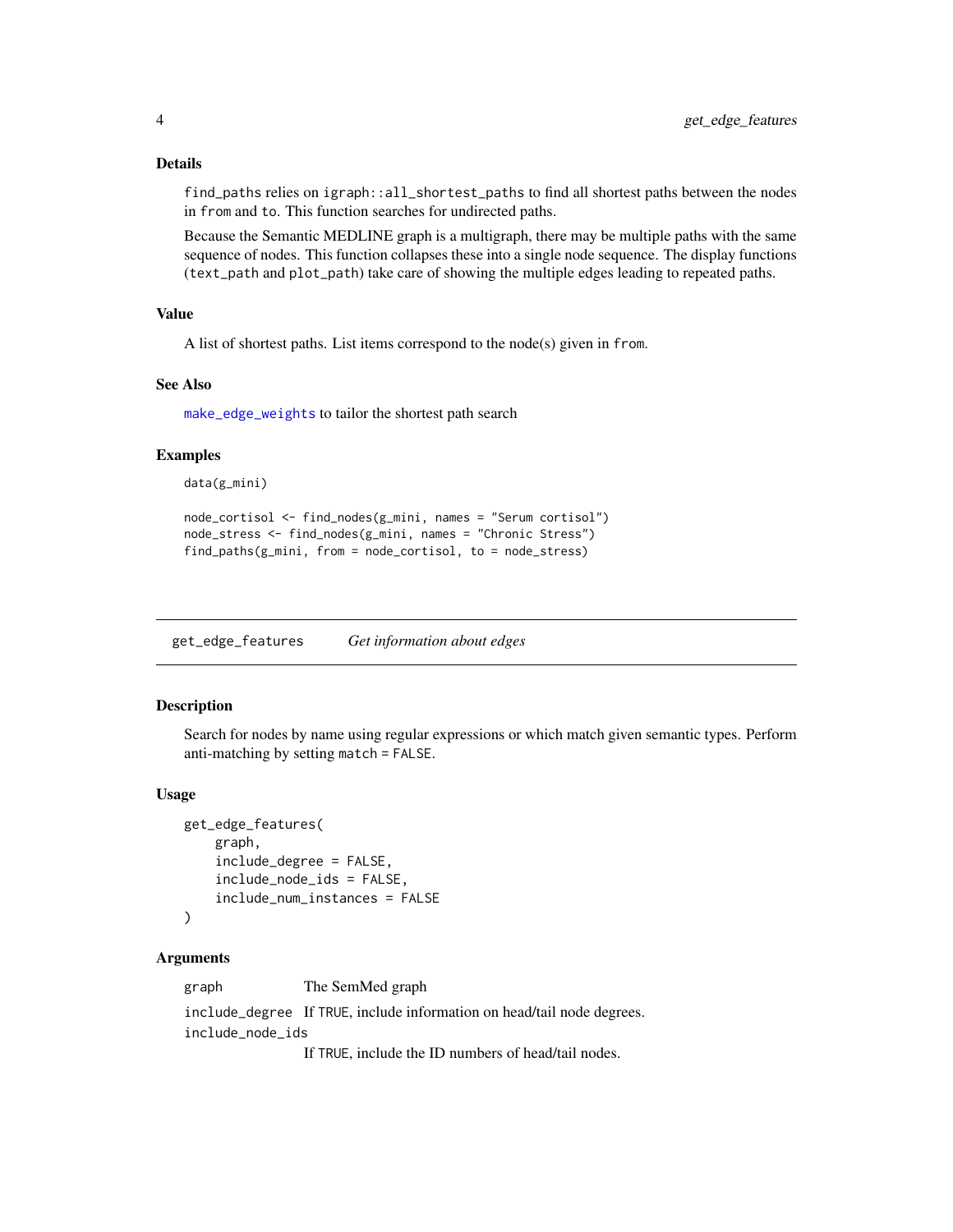<span id="page-4-0"></span>include\_num\_instances

If TRUE, include information on the number of times a predication was observed in the Semantic MEDLINE database.

#### Value

A tbl where each row corresponds to an edge in the Semantic MEDLINE graph. The ordering of the rows corresponds to E(graph). Features (columns) always returned include the name and semantic type of the head (subject) and tail (object) nodes.

#### See Also

[make\\_edge\\_weights](#page-6-1) for using this data to construct edge weights

#### Examples

data(g\_mini)

```
e_feat <- get_edge_features(g_mini)
```
<span id="page-4-1"></span>get\_middle\_nodes *Obtain the middle nodes of a path*

#### Description

For each pair of source and target nodes in object, obtain the names of middle nodes on paths.

#### Usage

get\_middle\_nodes(graph, object, collapse = TRUE)

#### Arguments

| graph    | The SemMed graph                                                                                        |
|----------|---------------------------------------------------------------------------------------------------------|
| object   | A vertex sequence (igraph.vs), a list of vertex sequences, or a list of vertex<br>sequence lists        |
| collapse | If TRUE, middle node names for different source-target pairs are combined into<br>one character vector. |

#### Value

A tbl where each row corresponds to a source-target pair in object. The last column is a listcolumn containing character vectors of names of middle nodes.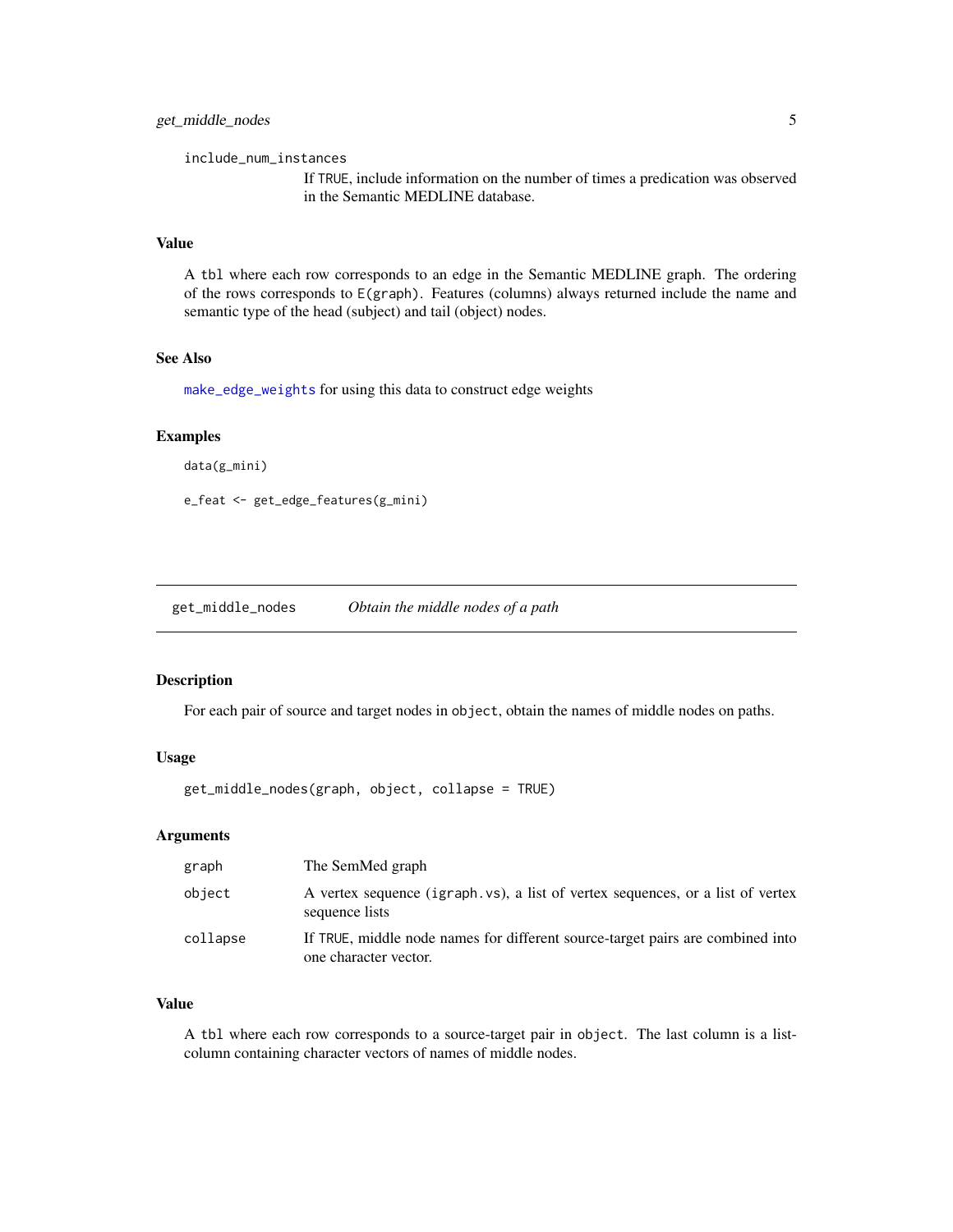#### Examples

data(g\_mini)

```
node_cortisol <- find_nodes(g_mini, "Serum cortisol")
node_stress <- find_nodes(g_mini, "Chronic Stress")
paths <- find_paths(g_mini, from = node_cortisol, to = node_stress)
middle <- get_middle_nodes(g_mini, paths)
```
<span id="page-5-1"></span>grow\_nodes *Obtain immediate neighbors*

#### Description

Grow a set of nodes into its first order neighborhood.

#### Usage

grow\_nodes(graph, nodes)

#### Arguments

| graph | The SemMed graph                                   |
|-------|----------------------------------------------------|
| nodes | A vertex sequence (igraph.vs) of nodes to be grown |

#### Details

grow\_nodes obtains the set of immediate neighbors of the supplied nodes using igraph::ego. Unlike ego, grow\_nodes flattens the result from a list to an ordinary vertex sequence and removes the original search nodes.

#### Value

A vertex sequence of nodes in the neighborhood (not including the original nodes)

#### See Also

[find\\_nodes](#page-1-1) for filtering out irrelevant nodes from this set.

```
data(g_mini)
```

```
node_cortisol <- find_nodes(g_mini, name = "hypercortisolemia")
nbrs <- grow_nodes(g_mini, node_cortisol)
```
<span id="page-5-0"></span>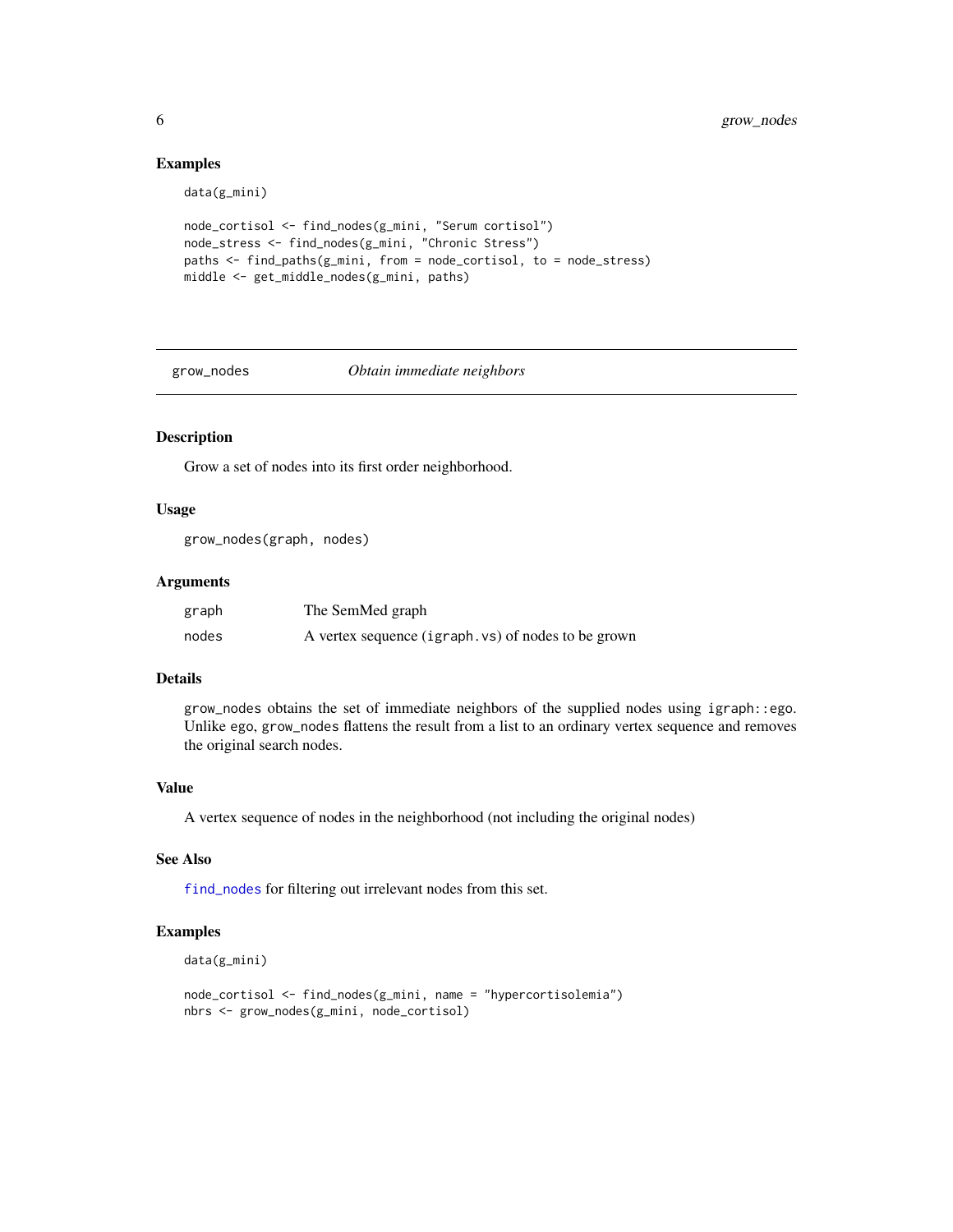<span id="page-6-0"></span>

#### Description

A dataset containing a very small subset of the full Semantic MEDLINE graph.

#### Usage

```
data(g_mini)
```
#### Format

An igraph with 7 nodes and 15 edges

g\_small *Example data for the rsemmed package*

#### Description

A dataset containing a small subset of the full Semantic MEDLINE graph.

#### Usage

data(g\_small)

#### Format

An igraph with 1038 nodes and 318,105 edges

<span id="page-6-1"></span>make\_edge\_weights *Create edge weights*

#### Description

Create edge weights to modify the shortest path search (find\_paths). Discourage and/or encourage certain types of paths by supplying \_out and \_in arguments, respectively. Node semantic types, node names, and edge predicates are the features that can influence the edge weights. Capitalization is ignored.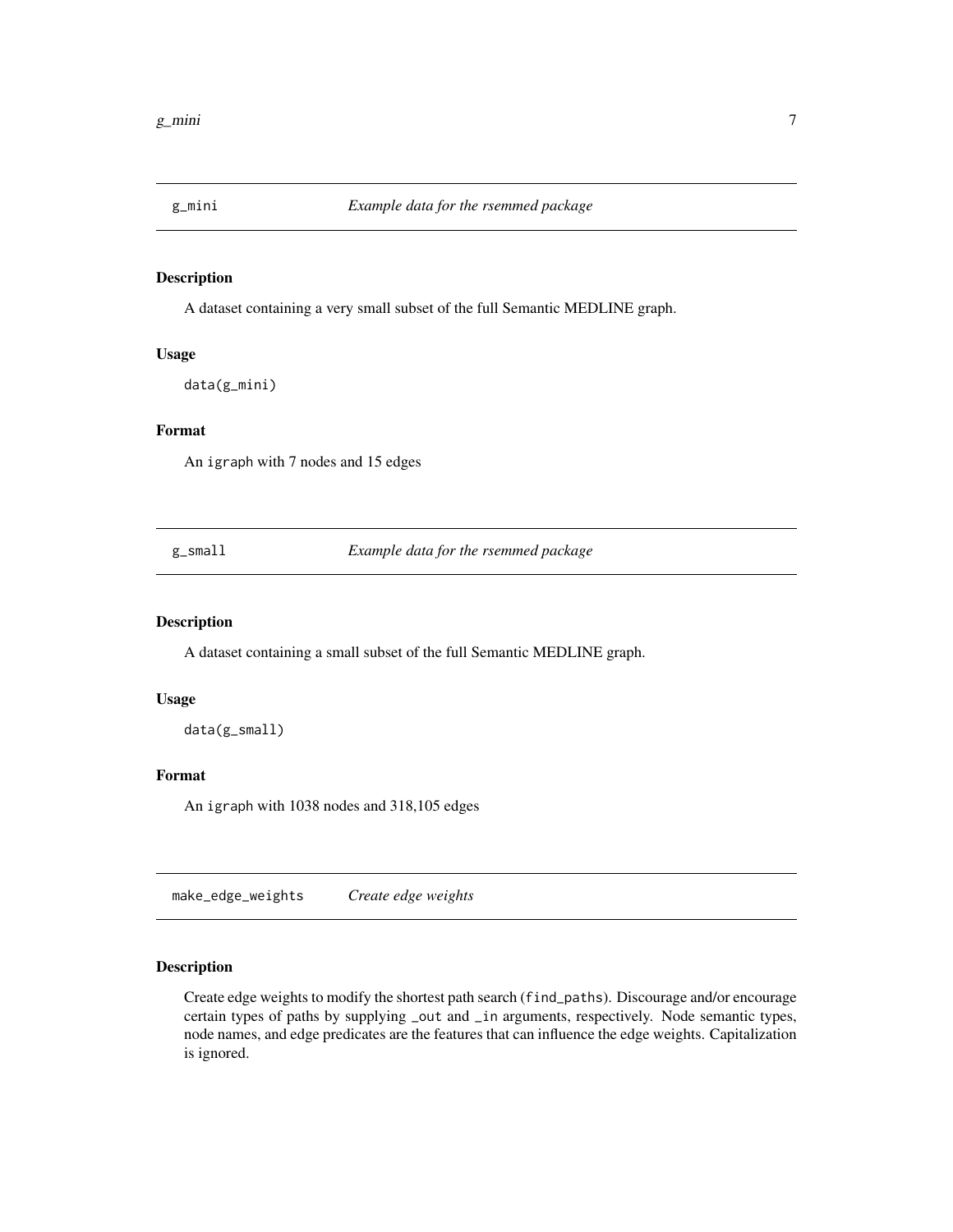#### Usage

```
make_edge_weights(
   graph,
    e_feat,
    node_semtypes_out = NULL,
    node_names_out = NULL,
    edge_preds_out = NULL,
    node_semtypes_in = NULL,
    node_names_in = NULL,
   edge_preds_in = NULL
)
```
#### **Arguments**

| graph             | The SemMed graph                                                             |  |
|-------------------|------------------------------------------------------------------------------|--|
| e_feat            | A data. frame of edge features from get_edge_features.                       |  |
| node_semtypes_out |                                                                              |  |
|                   | A character vector of semantic types to exclude from shortest paths.         |  |
|                   | node_names_out A character vector of exact node names to exclude.            |  |
|                   | edge_preds_out A character vector of edge predicates to exclude.             |  |
| node_semtypes_in  |                                                                              |  |
|                   | A character vector of semantic types to include/encourage in shortest paths. |  |
|                   | node_names_in A character vector of exact node names to include.             |  |
| edge_preds_in     | A character vector of edge predicates to include.                            |  |
|                   |                                                                              |  |

#### Value

A numeric vector of weights

#### See Also

[find\\_paths](#page-2-1), [get\\_middle\\_nodes](#page-4-1) for a way to obtain node names to remove

```
data(g_mini)
node_cortisol <- find_nodes(g_mini, names = "Serum cortisol")
node_stress <- find_nodes(g_mini, names = "Chronic Stress")
paths <- find_paths(g_mini, from = node_cortisol, to = node_stress)
e_feat <- get_edge_features(g_mini)
w1 <- make_edge_weights(g_mini, e_feat, edge_preds_in = "COEXISTS_WITH")
paths1 <- find_paths(g_mini,
    from = node_cortisol, to = node_stress, weights = w1)
w2 <- make_edge_weights(g_mini, e_feat, edge_preds_in = "ISA",
```
<span id="page-7-0"></span>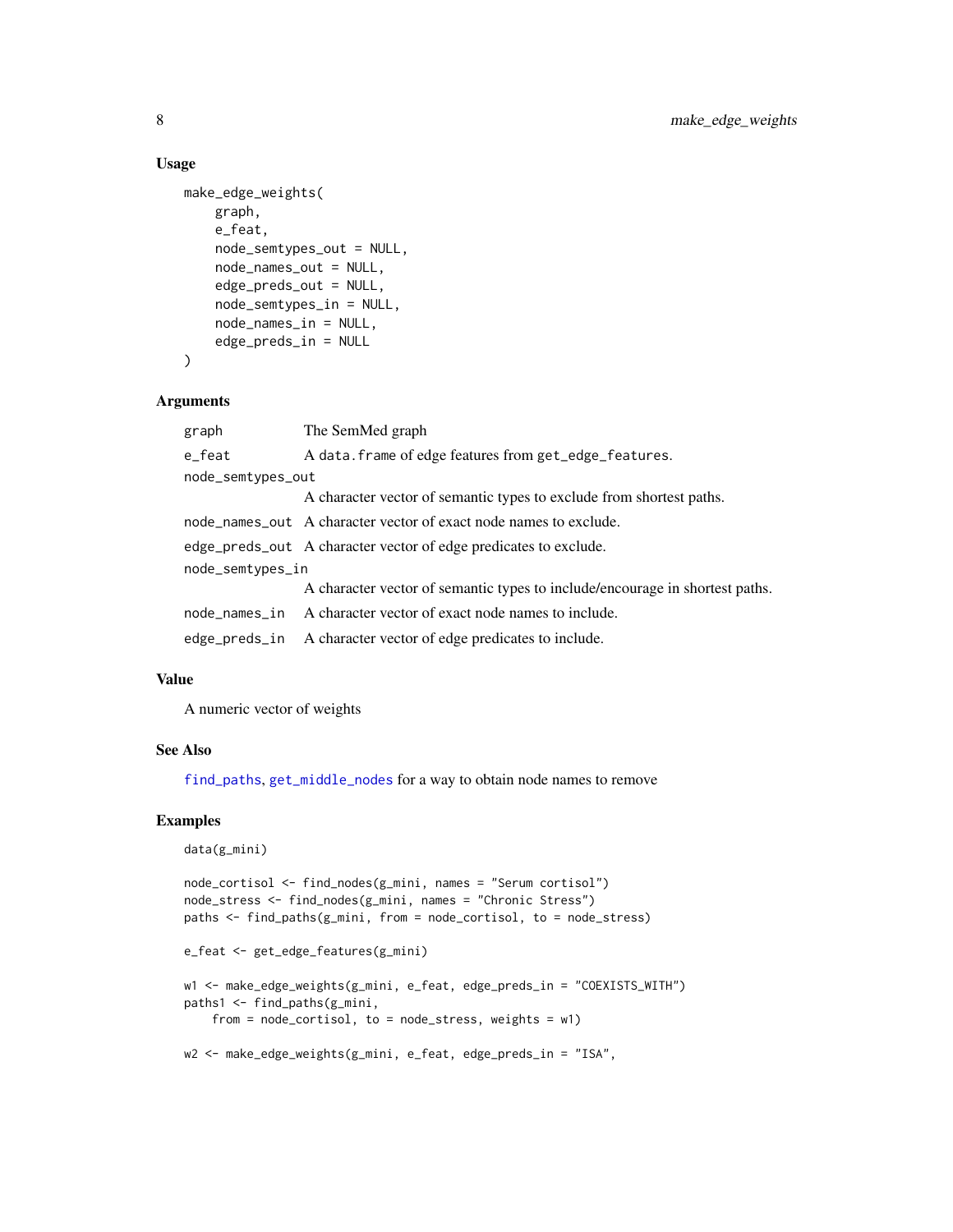<span id="page-8-0"></span>plot\_path 90  $\,$  90  $\,$ 

```
node_names_out = "Stress")
paths2 <- find_paths(g_mini,
    from = node_cortisol, to = node_stress, weights = w2)
```
#### <span id="page-8-1"></span>plot\_path *Display path (plot form)*

#### Description

Plot the graph form of a path

#### Usage

plot\_path(graph, path)

#### Arguments

| graph | The SemMed graph                                    |
|-------|-----------------------------------------------------|
| path  | A vertex sequence (igraph.vs) (the path to display) |

#### Details

All connections among nodes along the supplied path are plotted with nodes labeled with their name and edges labeled with their predicate.

#### Value

A plot is created on the current graphics device

#### See Also

[text\\_path](#page-11-1) for textual display of paths

```
data(g_mini)
```

```
node_cortisol <- find_nodes(g_mini, names = "Serum cortisol")
node_stress <- find_nodes(g_mini, names = "Chronic Stress")
paths <- find_paths(g_mini, from = node_cortisol, to = node_stress)
plot_path(g_mini, paths[[1]][[1]])
```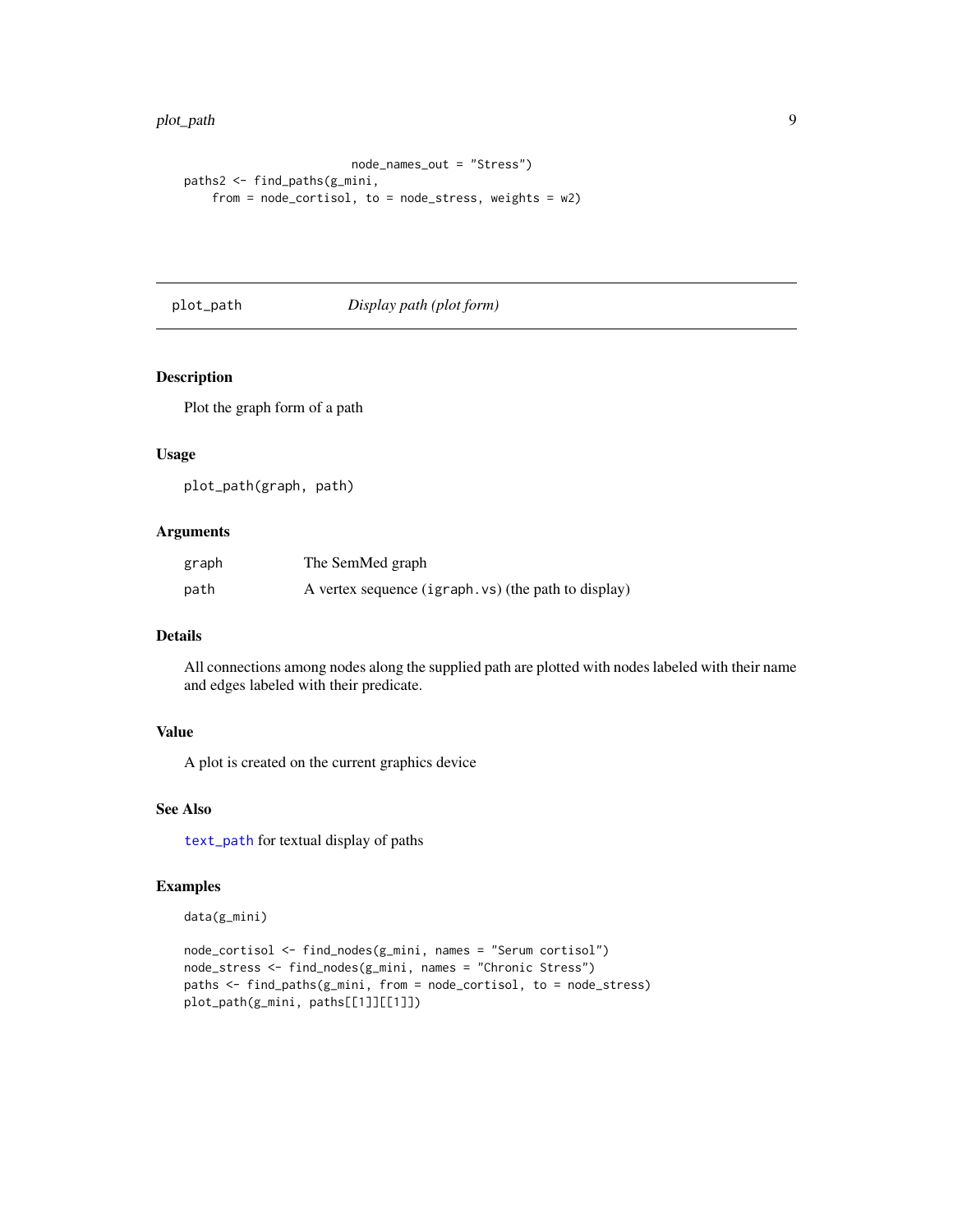<span id="page-9-1"></span><span id="page-9-0"></span>summarize\_predicates *Summarize predicates*

#### Description

Summarize the predicates present in a collection of paths

#### Usage

summarize\_predicates(graph, object, print = TRUE)

#### Arguments

| graph  | The SemMed graph                                                                                 |
|--------|--------------------------------------------------------------------------------------------------|
| object | A vertex sequence (igraph.vs), a list of vertex sequences, or a list of vertex<br>sequence lists |
| print  | If TRUE, information on predicates will be printed to the screen.                                |

#### Details

Because predicates are edge features, it is assumed that by using summarize\_predicates the nodes contained in object are ordered (paths). This is why summarize\_semtypes has the is\_path argument, but summarize\_predicates does not. summarize\_predicates tabulates edge predicates across paths corresponding to each from-to pair in object.

#### Value

A tbl where each row corresponds to a from-to pair in object. The last column is a list-column containing table's of predicate counts.

#### See Also

[summarize\\_semtypes](#page-10-1) for tabulating semantic types of nodes in paths or other node collections

```
data(g_mini)
```

```
node_cortisol <- find_nodes(g_mini, "Serum cortisol")
node_stress <- find_nodes(g_mini, "Chronic Stress")
paths <- find_paths(g_mini, from = node_cortisol, to = node_stress)
summarize_predicates(g_mini, paths)
```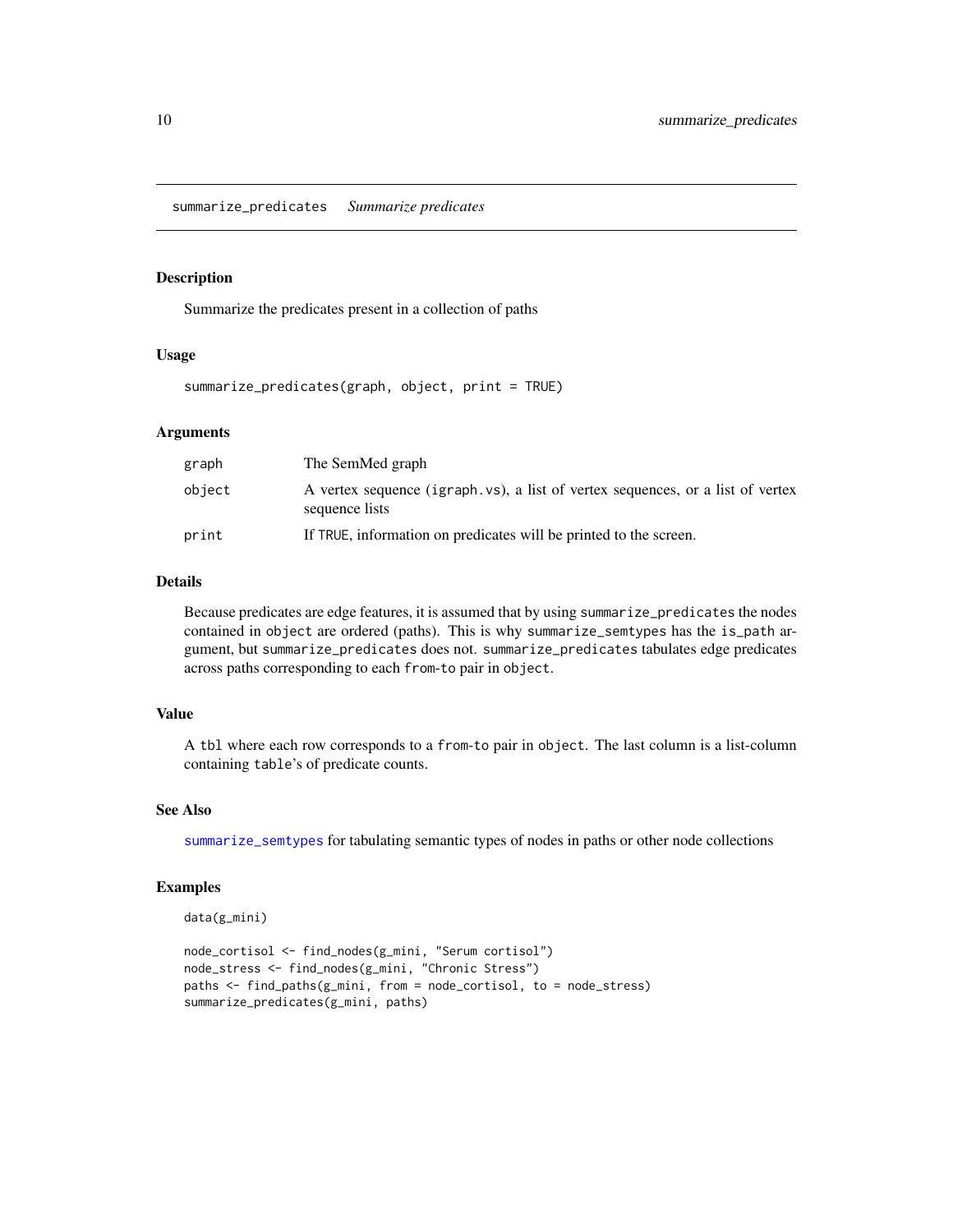<span id="page-10-1"></span><span id="page-10-0"></span>summarize\_semtypes *Summarize semantic types*

#### Description

Summarize the semantic types present in a collection of nodes

#### Usage

```
summarize_semtypes(graph, object, print = TRUE, is_path = TRUE)
```
#### Arguments

| graph   | The SemMed graph                                                                                 |
|---------|--------------------------------------------------------------------------------------------------|
| object  | A vertex sequence (igraph.vs), a list of vertex sequences, or a list of vertex<br>sequence lists |
| print   | If TRUE, information on semantic types will be printed to the screen.                            |
| is_path | If TRUE, object contains paths (ordered sequences of nodes).                                     |

#### Details

summarize\_semtypes summarizes the semantic types present in supplied node collections and has different behavior depending on whether the node collection is ordered (paths) or unordered. Using is\_path = TRUE indicates that the nodes are ordered. Using is\_path = FALSE indicates that the nodes are an unordered collection, often from find\_nodes or grow\_nodes.

Using is\_path = TRUE: When the node collection is ordered, the object is assumed to be the result of find\_paths or a subset of such an object. Because find\_paths returns a list of paths lists, summarize\_semtypes takes a single path, a list of paths, or a list of path lists as input. In the case of a collection of ordered nodes, summarize\_semtypes counts the semantic types present in object. If a node is associated with multiple semantic types, each type is counted once. The first and last nodes of each path are removed they correspond to the nodes in from and to from find\_paths, and it is assumed that the middle nodes on the paths are more of interest. The tabulations are printed to screen (if print = TRUE) and returned as table's. These table's are bundled into a list-column of a tbl in the (invisbly returned) output. Each row of the tbl corresponds to a from-to pair present in object.

Using is\_path = FALSE: This option is for summarizing results from find\_nodes and grow\_nodes, which return unordered node sets. (Note: paths and unordered node sets are both represented as igraph vertex sequences (class igraph.vs).) The printed output shows information for each semantic type present in object. It shows all nodes of that semantic type as well as their degree and degree percentile within the entire graph. The (invisibly returned) output combines all of the printed information in a tbl.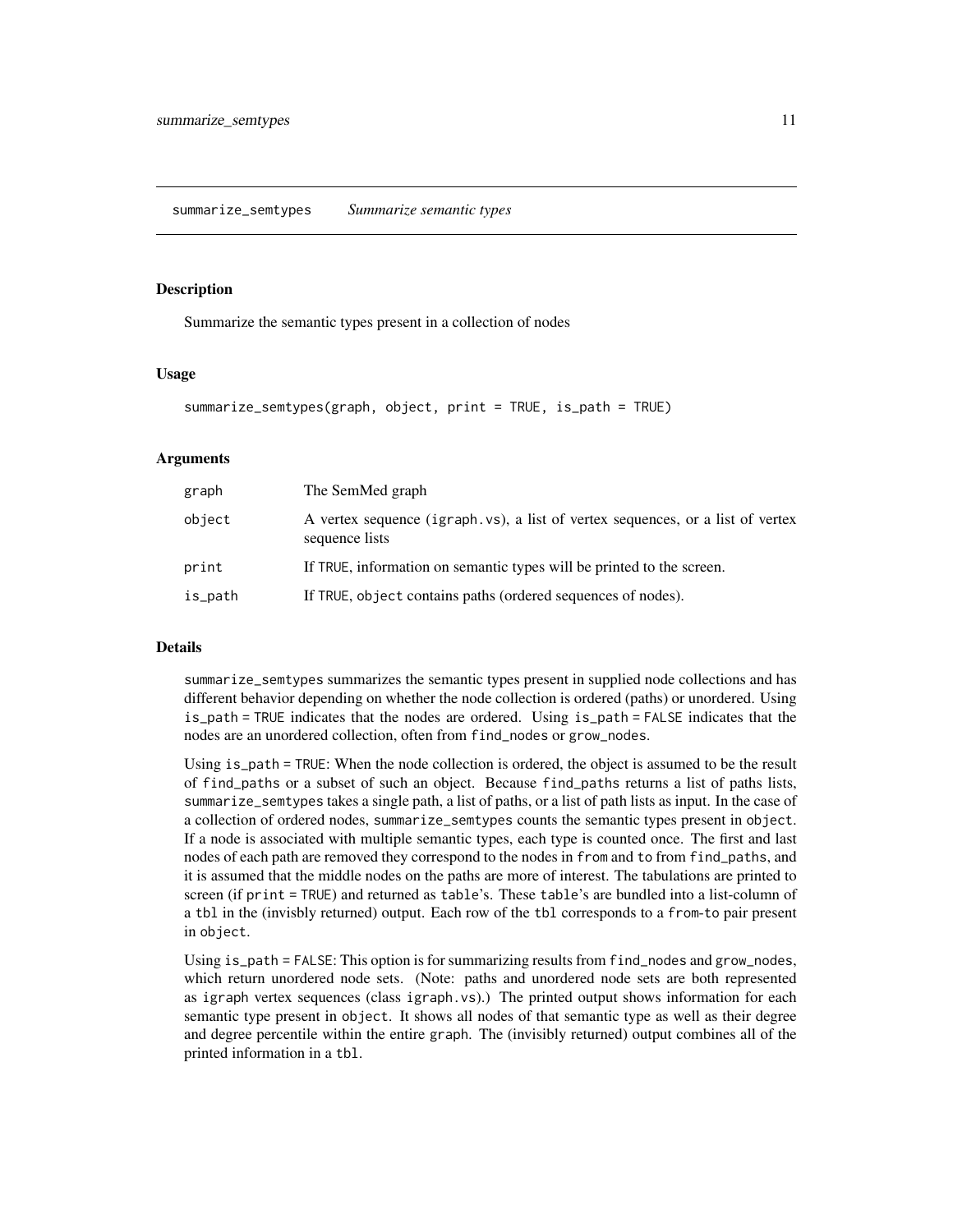#### Value

Output is returned invisibly. If is\_path = TRUE, a tbl where each row corresponds to a from-to pair in object. The last column is a list-column containing table's of semantic type counts. If is\_path = FALSE, a tbl where each row corresponds to a name-semantic type combination. Columns give node name, semantic type, degree, and degree percentile.

#### See Also

[summarize\\_predicates](#page-9-1) for summarizing predicates on edges

[find\\_paths](#page-2-1) for searching for paths between node sets

[find\\_nodes](#page-1-1) and [grow\\_nodes](#page-5-1) for searching for and filtering nodes

#### Examples

```
data(g_mini)
```

```
node_cortisol <- find_nodes(g_mini, "Serum cortisol")
node_stress <- find_nodes(g_mini, "Chronic Stress")
paths <- find_paths(g_mini, from = node_cortisol, to = node_stress)
summarize_semtypes(g_mini, paths)
```

```
nodes_mood <- find_nodes(g_mini, "mood")
summarize_semtypes(g_mini, nodes_mood, is_path = FALSE)
```
<span id="page-11-1"></span>text\_path *Display path (text form)*

#### Description

Show a text display of a path and obtain output that can be used to explore predications along the path. (A predication is a SUBJECT–LINKING VERB–>OBJECT triple.)

#### Usage

```
text_path(graph, path, print = TRUE)
```
#### Arguments

| graph | The SemMed graph                                    |
|-------|-----------------------------------------------------|
| path  | A vertex sequence (igraph.vs) (the path to display) |
| print | Print the path to screen?                           |

<span id="page-11-0"></span>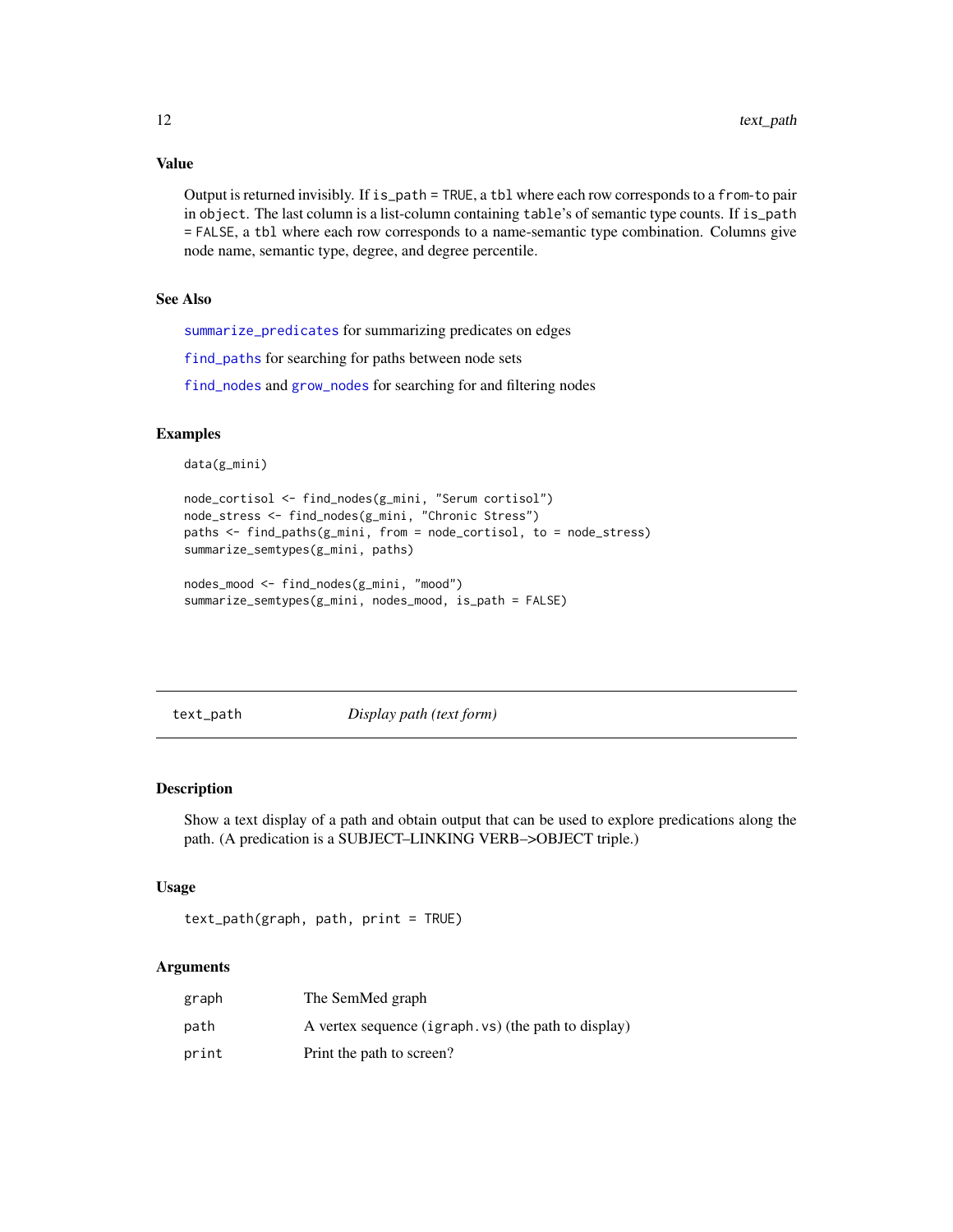#### <span id="page-12-0"></span>text\_path 13

#### Details

text\_path invisibly returns a list of tbl's containing information on the predications on the path. Each list element is a tbl that corresponds to a (sequential) pair of nodes along the path. The tbl contains information on the subject and object node's name and semantic type as well as all predicates linking the subject and object.

#### Value

Invisibly returns a list of predications for each pair of nodes along the path.

#### See Also

[plot\\_path](#page-8-1) for plotting paths

#### Examples

data(g\_mini)

```
node_cortisol <- find_nodes(g_mini, names = "Serum cortisol")
node_stress <- find_nodes(g_mini, names = "Chronic Stress")
paths <- find_paths(g_mini, from = node_cortisol, to = node_stress)
text_path(g_mini, paths[[1]][[1]])
result <- text_path(g_mini, paths[[1]][[1]], print = FALSE)
```